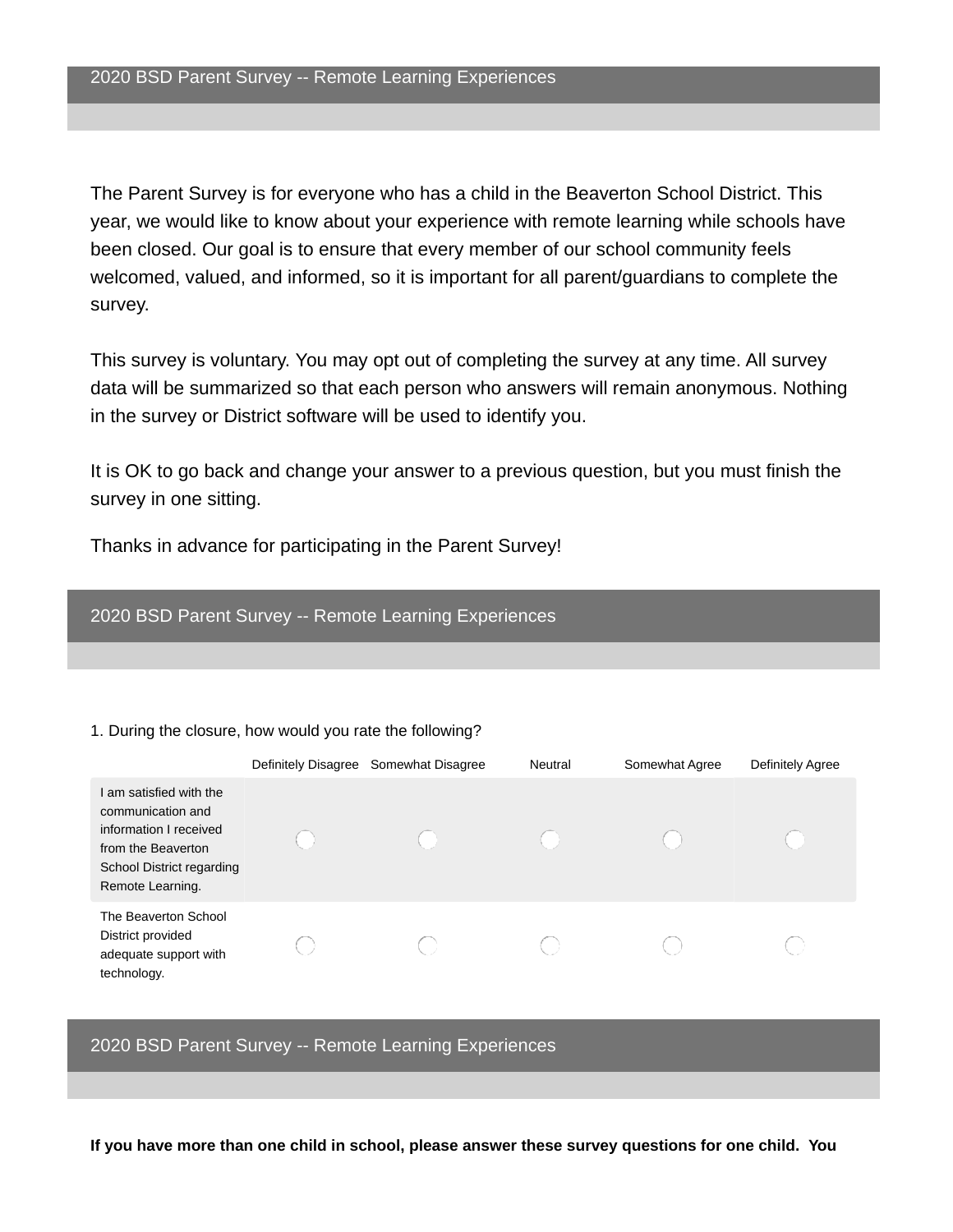### **will have the opportunity to complete these questions for another child if you wish.**

2. How concerned are you about your child's learning while school is closed?

- Slightly concerned
- Somewhat concerned
- Quite concerned
- Extremely concerned

3. How much of the day is your child participating in learning activities from their school?

- $\bigcap$  1-2 hours
- $\bigcap$  3-4 hours
	- 5 or more hours

4. Which of the following, if any, challenges have you faced in supporting your child's remote or "online" learning?

|                                                                 | <b>No</b> | Yes |  |
|-----------------------------------------------------------------|-----------|-----|--|
| a. Lack of, or unreliable, Internet service                     |           |     |  |
| b. Lack of technology devices, e.g., computer, laptop or tablet |           |     |  |
| c. Challenges using technology                                  |           |     |  |
| d. Assignment was not in my home language                       |           |     |  |
| e. I didn't understand the assignment                           |           |     |  |
| f. It was hard for me to find time to help my child             |           |     |  |
| g. Child wasn't interested/engaged or refused to participate    |           |     |  |
| h. Child was distracted, could not pay attention                |           |     |  |
| i. Other challenges, please describe:                           |           |     |  |
|                                                                 |           |     |  |

### 5. How can we better support your family while school is closed?

2020 BSD Parent Survey -- Remote Learning Experiences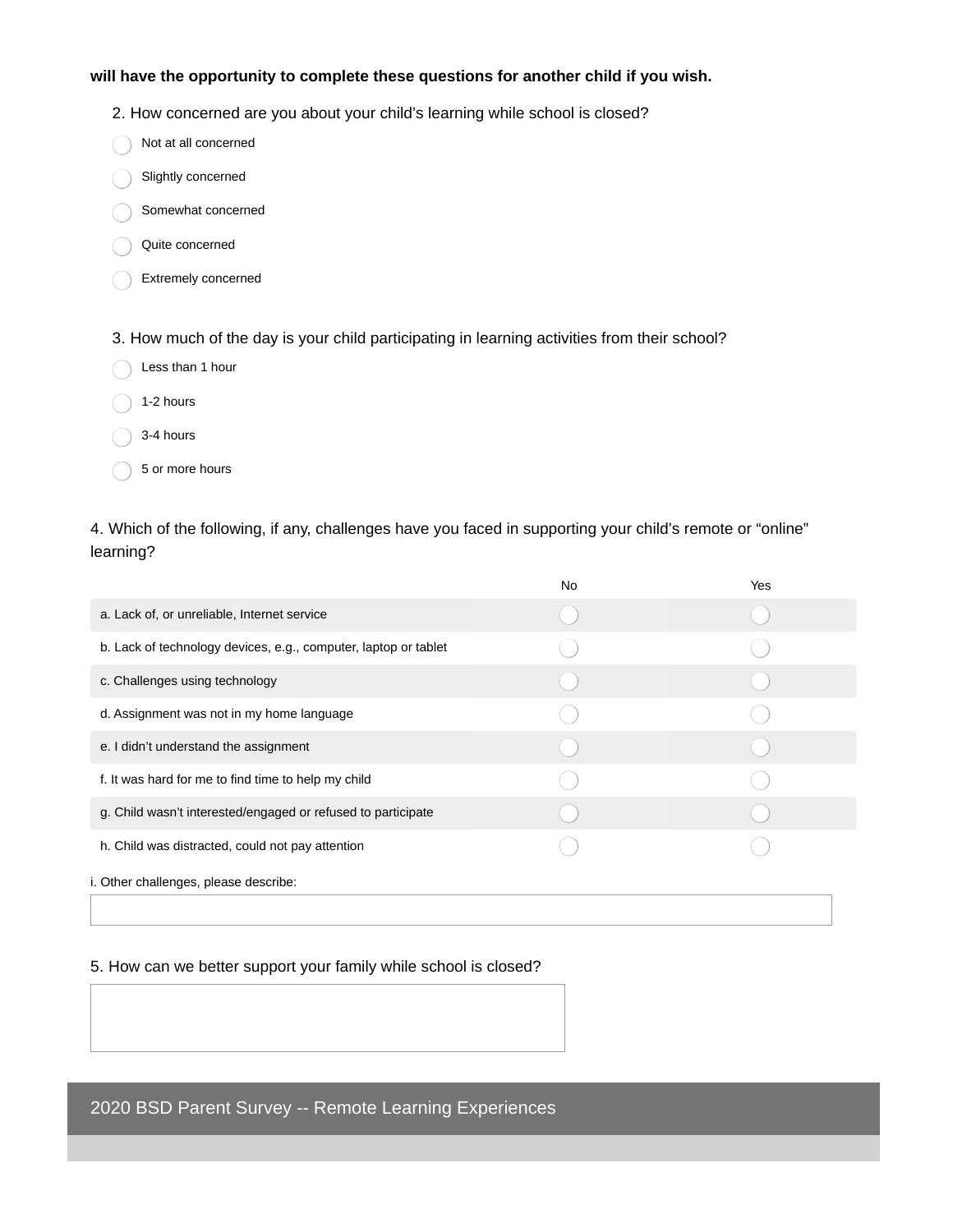\* 6. What grade is your child in?

 $\begin{picture}(20,20) \put(0,0){\dashbox{0.5}(5,0){ }} \put(15,0){\dashbox{0.5}(5,0){ }} \put(15,0){\dashbox{0.5}(5,0){ }} \put(15,0){\dashbox{0.5}(5,0){ }} \put(15,0){\dashbox{0.5}(5,0){ }} \put(15,0){\dashbox{0.5}(5,0){ }} \put(15,0){\dashbox{0.5}(5,0){ }} \put(15,0){\dashbox{0.5}(5,0){ }} \put(15,0){\dashbox{0.5}(5,0){ }} \put(15,0){\dashbox{0.5}(5,0){ }}$ 

2020 BSD Parent Survey -- Remote Learning Experiences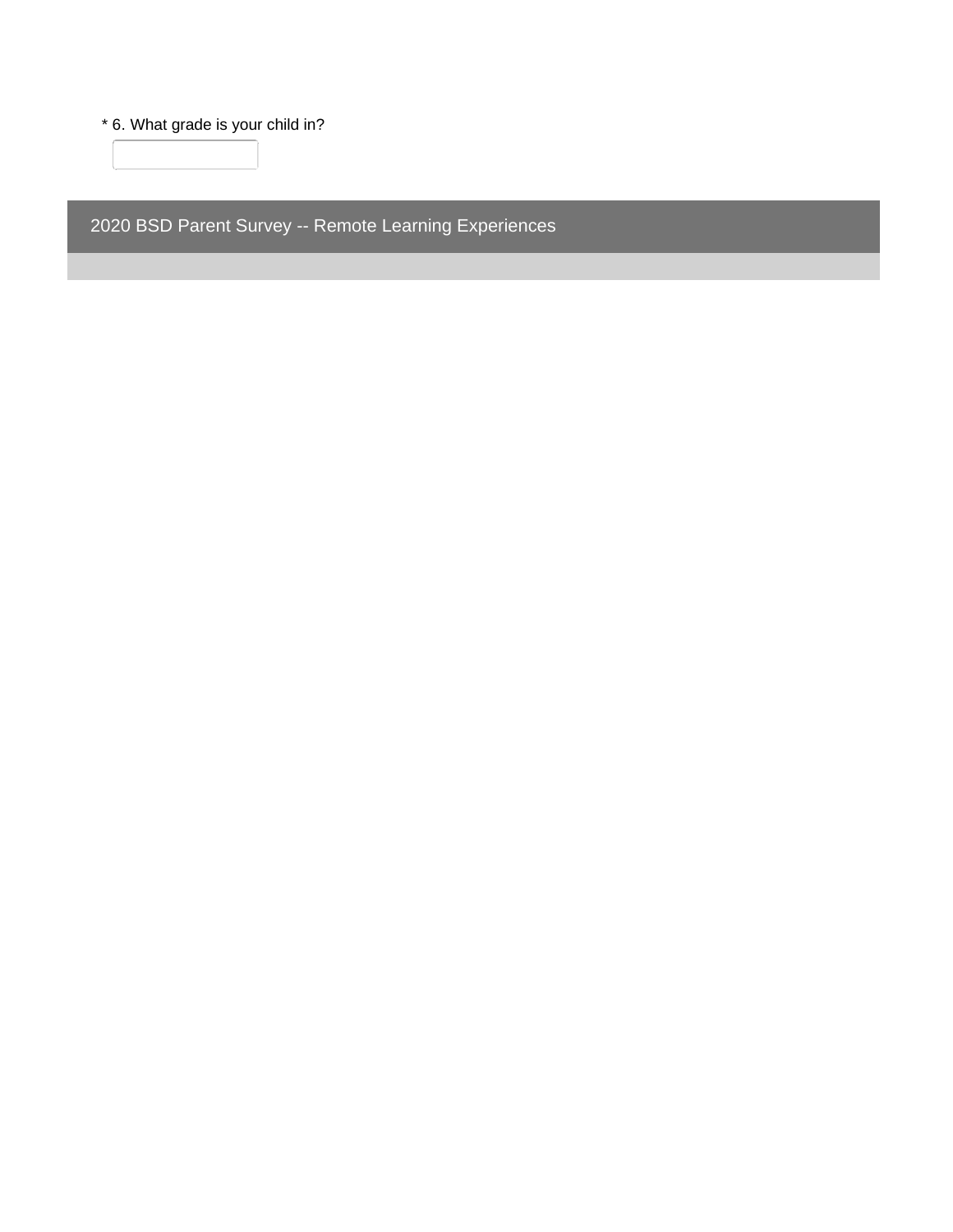# \* 7. During the closure, how would you rate the following?

|                                                                                                                                           |   | Definitely Disagree Somewhat Disagree | Neutral | Somewhat Agree | Definitely Agree |
|-------------------------------------------------------------------------------------------------------------------------------------------|---|---------------------------------------|---------|----------------|------------------|
| a. I am satisfied with the<br>communication and<br>information I received<br>from my child's teacher<br>during Remote Learning.           |   |                                       |         |                |                  |
| b. The communication I<br>received from my child's<br>teacher helped me know<br>how to support my<br>child's learning at home.            |   |                                       |         |                |                  |
| c. I am satisfied with the<br>amount of time my child<br>had contact with the<br>teacher each week.                                       |   |                                       |         |                |                  |
| d. My child was able to<br>engage in the Remote<br>Learning lessons either<br>independently or with<br>support from home.                 |   |                                       |         |                |                  |
| e. I was able to support<br>my child with Remote<br>Learning.                                                                             |   |                                       |         |                |                  |
| f. My child participated in<br>whole group lessons or<br>class meetings.                                                                  |   |                                       |         |                |                  |
| g. My child participated<br>in small group lessons.                                                                                       |   |                                       |         |                |                  |
| h. My child completed<br>work assigned by their<br>teacher.                                                                               | O |                                       |         |                |                  |
| i. My child's teacher and<br>building staff respected<br>my family's ability to<br>engage in the Remote<br>Learning work at this<br>time. |   |                                       |         |                |                  |

\* 8. Did your child pick up a Remote Learning packet in English?

| $\bigcirc$ Yes | $\bigcap$ No |
|----------------|--------------|
|----------------|--------------|

\* 9. Did your child pick up a Remote Learning packet in Spanish?

| res    | $\bigcap$ No |
|--------|--------------|
| $\sim$ |              |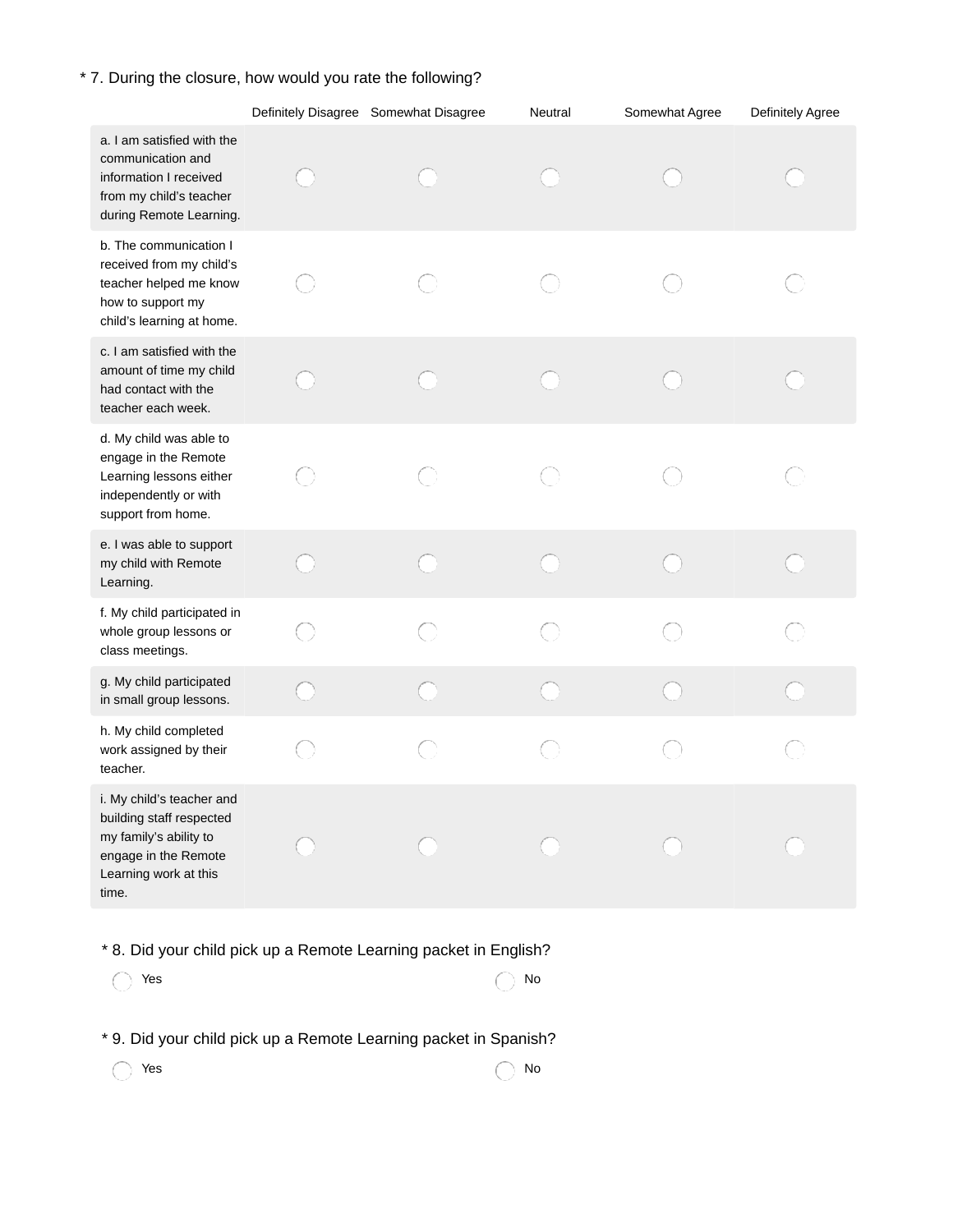### \* 10. Did you download the Remote Learning packet for additional home support?

 $Y$ es  $\bigcap$  No

# 2020 BSD Parent Survey -- Remote Learning Experiences

### 11. During the closure, how would you rate the following?

|                                                                                                                                   | In no classes | In some classes | In all classes |
|-----------------------------------------------------------------------------------------------------------------------------------|---------------|-----------------|----------------|
| a. I am satisfied with the communication and<br>information I received from my child's teachers<br>during Remote Learning.        |               |                 |                |
| b. The communication I received from my child's<br>teacher helped me know how to support my child's<br>learning at home.          |               |                 |                |
| c. I am satisfied with the amount of time my child<br>had contact with the teacher each week.                                     |               |                 |                |
| d. My child was able to engage in the Remote<br>Learning lessons either independently or with<br>support from home.               |               |                 |                |
| e. I was able to support my child with Remote<br>Learning.                                                                        |               |                 |                |
| f. My child participated in whole group lessons or<br>class meetings.                                                             |               |                 |                |
| g. My child participated in small group lessons.                                                                                  |               |                 |                |
| h. My child completed work assigned by his/her<br>teacher.                                                                        |               |                 |                |
| i. My child's teachers and building staff respected<br>my family's ability to engage in the Remote<br>Learning work at this time. |               |                 |                |

12. How much of the day is your child caring for another family member?



Almost all of the day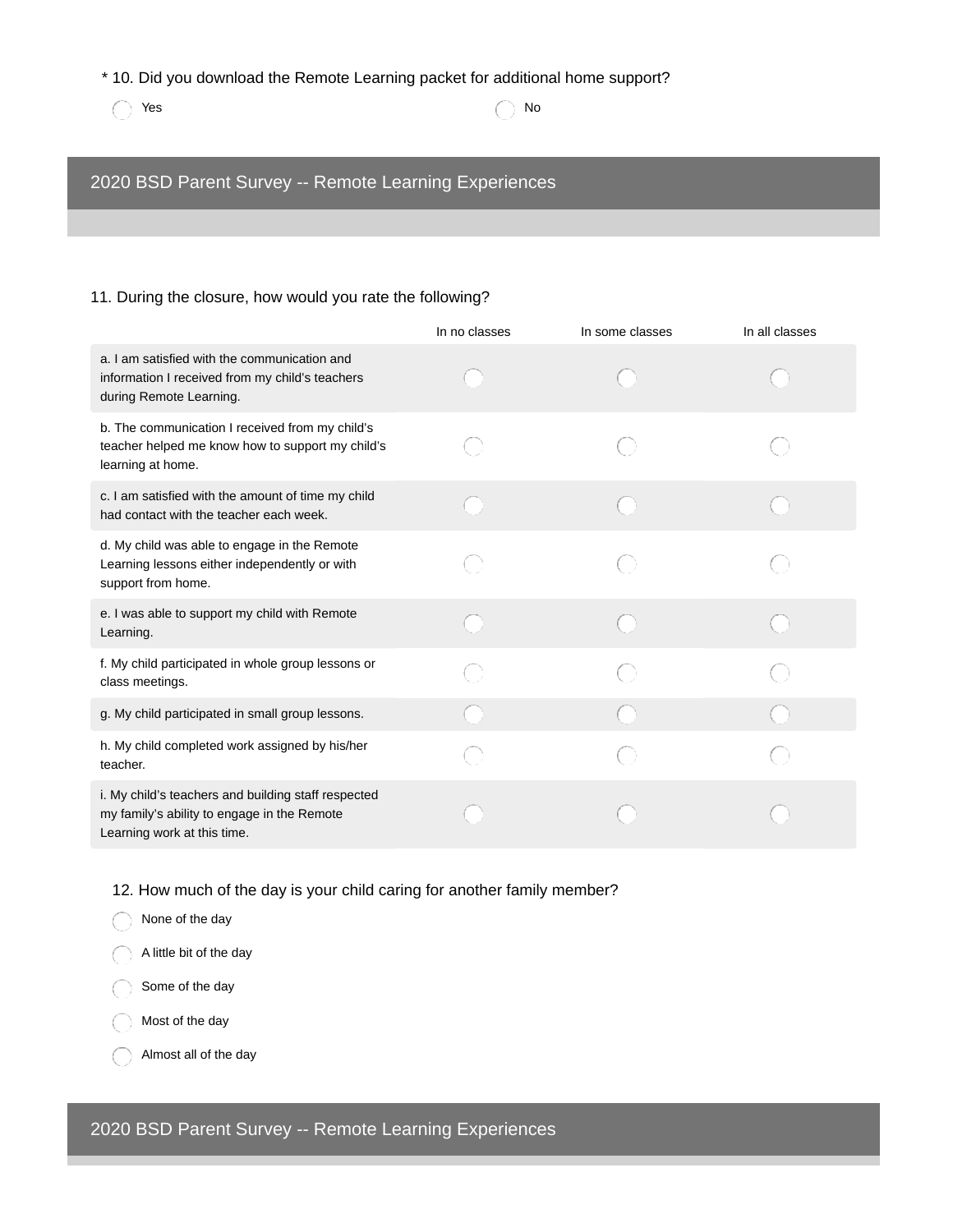**The following questions help us to better describe the Beaverton School District community, and to develop programs that can support and include families from diverse cultures and those who speak different languages.**

13. Is your student Hispanic/ Latino (Latinx)?

- Yes
- No

2020 BSD Parent Survey -- Remote Learning Experiences

**The following questions help us to better describe the Beaverton School District community, and to develop programs that can support and include families from diverse cultures and those who speak different languages.**

14. What is your child's race/ethnicity? Select all that apply. (Optional)

- Asian
	- Black / African American

Native American or Alaska Native

Native Hawaiian / Pacific Islander

White

## 2020 BSD Parent Survey -- Remote Learning Experiences

**The following questions help us to better describe the Beaverton School District community, and to develop programs that can support and include families from diverse cultures and those who speak different languages.**